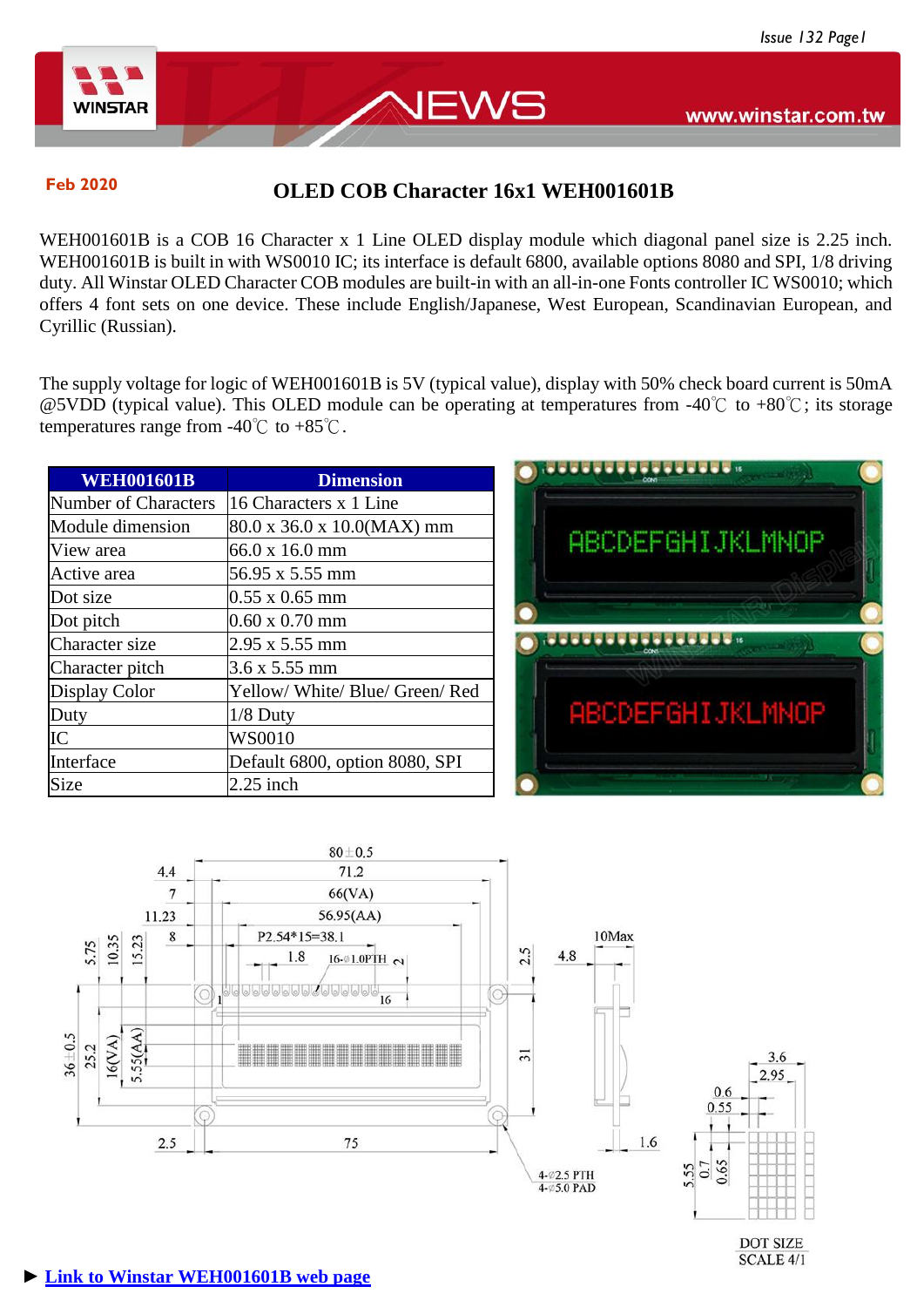Ψ



## **0.68 Inch Graphic OLED WEO009632B Hotbar Version**

NEWS

WEO009632B-Hotbar version is a mini OLED display which is made of 96x32 resolution, diagonal size 0.68 inch. WEO009632B-Hotbar is built in with SSD1305 driver IC; it supports 6800/8080 8-bit parallel, I2C and 4 wire SPI interface. The supply voltage for logic of WEO009632B-Hotbar version is 3V, 1/32 driving duty; display with 50% check board current is  $6mA@12Vec$  (typical value).

This OLED display which is ultra thin and no need of backlight; it's lightweight and low power consumption. It is suitable for portable device, personal care appliance, health device, meter device, etc. WEO009632B-Hotbar module can be operating at temperatures from -40℃ to +80℃; its storage temperatures range from -40℃ to  $+85^{\circ}$ C.

| WEO009632B-Hotbar                                                                                   | <b>Dimension</b>                                                                                                        |                       |                                                                              |
|-----------------------------------------------------------------------------------------------------|-------------------------------------------------------------------------------------------------------------------------|-----------------------|------------------------------------------------------------------------------|
| Dot Matrix                                                                                          | 96 x 32 Pixels                                                                                                          | cm                    |                                                                              |
| Module dimension                                                                                    | 19.80 x 12.32 x 1.21 mm                                                                                                 |                       | Stand Up<br>195 bpm                                                          |
| <b>Active Area</b>                                                                                  | 16.298 x 5.418 mm                                                                                                       |                       |                                                                              |
| <b>Pixel Size</b>                                                                                   | $0.148 \times 0.148$ mm                                                                                                 |                       |                                                                              |
| Pixel Pitch                                                                                         | $0.17 \times 0.17$ mm                                                                                                   |                       |                                                                              |
| Display Mode                                                                                        | <b>Passive Matrix OLED</b>                                                                                              |                       | RoHS CONT 01942<br>25                                                        |
| Display Color                                                                                       | White / Yellow                                                                                                          | $\mathcal{C}$         |                                                                              |
| Drive Duty                                                                                          | $1/32$ Duty                                                                                                             |                       |                                                                              |
| IC                                                                                                  | SSD1305                                                                                                                 |                       |                                                                              |
| Interface                                                                                           | 6800, 8080, SPI, I2C                                                                                                    |                       | cm                                                                           |
| Size                                                                                                | $0.68$ inch                                                                                                             |                       |                                                                              |
| $0.5 + 0.5$<br>.6<br>5.418 (AM)<br>$6.418$ (VA)<br>7.62 (Pol.)<br>$8.62 \pm 0.2$<br>$12.32 \pm 0.2$ | $19.8 \pm 0.2$<br>18.8 (Pol.)<br>$0.5 \pm 0.5$<br>17.298 (VA)<br>1.251<br>16.298 (AA)<br>1.751<br>96x32 dots<br>(0.68") | $A^*$                 | $1.21 \pm 0.2$<br>0.5<br>0.5<br>Pull Tape<br>Shading tape<br>Glue            |
| 7.48                                                                                                | $\mathfrak{m}$<br>25<br>r.<br>15±0.1<br>P0.65*24=15.6<br>0.17<br>0.148<br>1.5<br>$16.8 \pm 0.2$                         | $2 - 0.8$<br>$W=0.32$ | Von-bending area<br>2.0 Max.<br>Contact side<br>Contact side<br>$0.1 + 0.05$ |

Detail A **SCALE 1:10**  **► [Link to Winstar WEO009632B-Hotbar web page](https://www.winstar.com.tw/products/oled-module/graphic-oled-display/96x32-oled.html)**